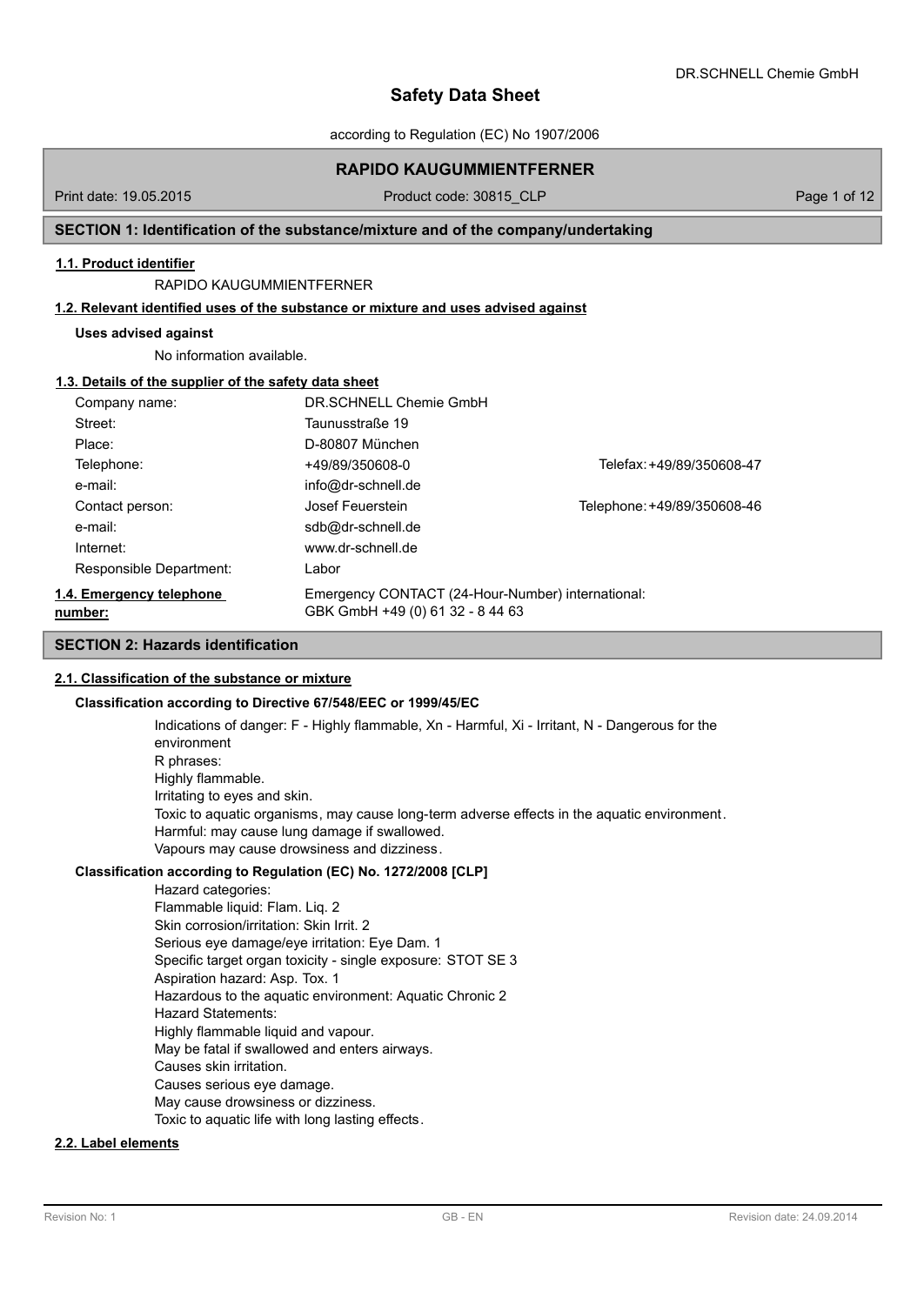according to Regulation (EC) No 1907/2006



The components in this formulation do not meet the criteria for classification as PBT or vPvB.

## **SECTION 3: Composition/information on ingredients**

### **3.2. Mixtures**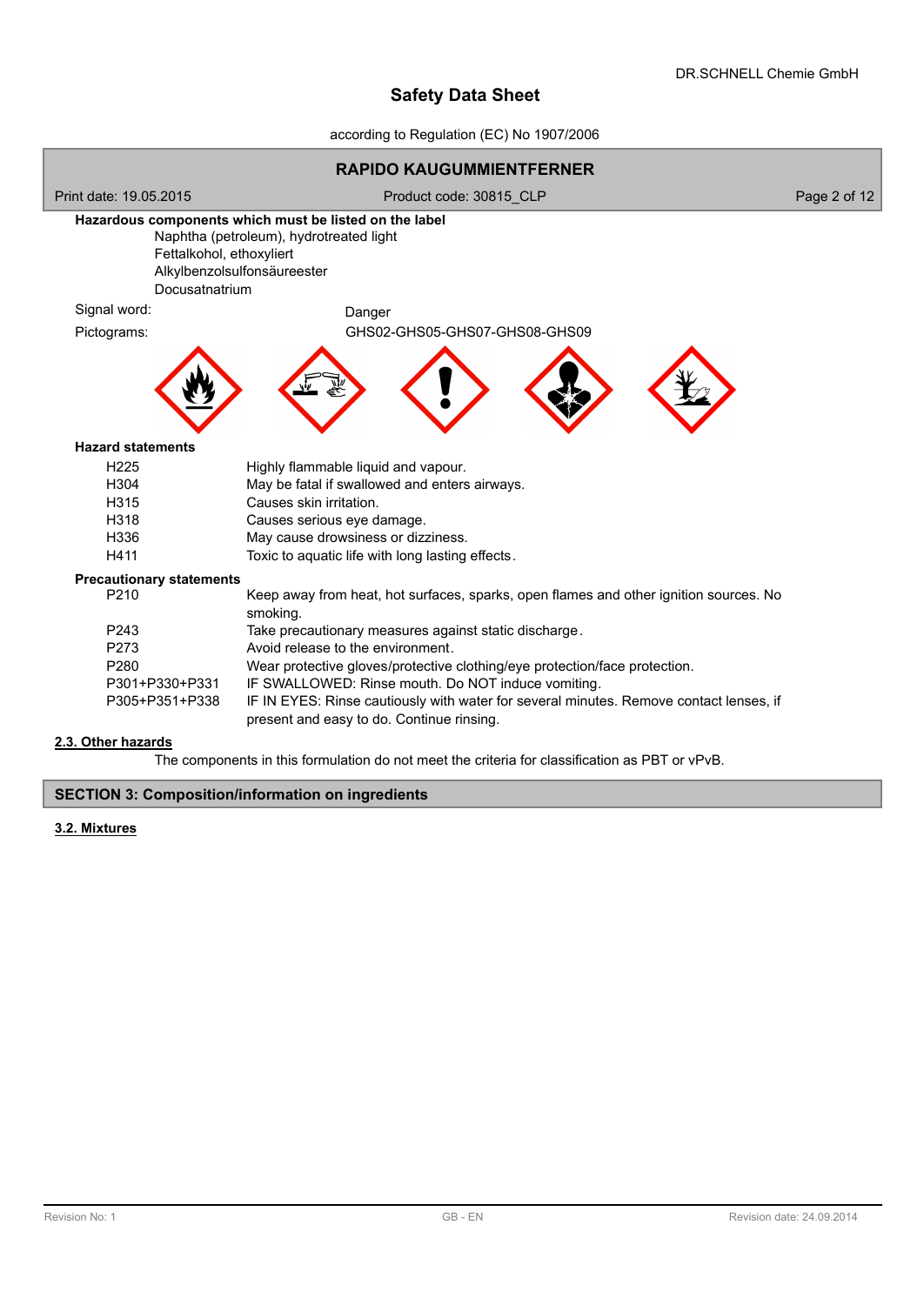#### according to Regulation (EC) No 1907/2006

## **RAPIDO KAUGUMMIENTFERNER**

Print date: 19.05.2015 **Product code: 30815 CLP** Page 3 of 12

### **Hazardous components**

| <b>IEC No</b>    | Chemical name                                                                                              | Quantity |
|------------------|------------------------------------------------------------------------------------------------------------|----------|
| CAS No           | Classification according to Directive 67/548/EEC                                                           |          |
| Index No         | Classification according to Regulation (EC) No. 1272/2008 [CLP]                                            |          |
| <b>REACH No</b>  |                                                                                                            |          |
| 921-024-6        | Naphtha (petroleum), hydrotreated light                                                                    | 50-100 % |
| 64742-49-0       | F - Highly flammable, Xn - Harmful, Xi - Irritant, N - Dangerous for the environment<br>R11-38-51-53-65-67 |          |
|                  | Flam. Lig. 2, Skin Irrit. 2, STOT SE 3, Asp. Tox. 1, Aguatic Chronic 2; H225 H315<br>H336 H304 H411        |          |
| 01-2119475514-35 |                                                                                                            |          |
| 500-213-3        | Fettalkohol, ethoxyliert                                                                                   | $1 - 5%$ |
| 68439-50-9       | Xi - Irritant, N - Dangerous for the environment R41-50                                                    |          |
|                  | Eye Dam. 1, Aquatic Acute 1 (M-Factor = 1); H318 H400                                                      |          |
| 255-854-9        | Alkylbenzolsulfonsäureester                                                                                | $1 - 5%$ |
| 42504-46-1       | Xi - Irritant R38-41                                                                                       |          |
|                  | Skin Irrit. 2, Eye Dam. 1; H315 H318                                                                       |          |
| 209-406-4        | Docusatnatrium                                                                                             | $1 - 5%$ |
| 577-11-7         | Xi - Irritant R38-41                                                                                       |          |
|                  | Skin Irrit. 2, Eye Dam. 1; H315 H318                                                                       |          |
|                  | Fettalkoholpolyglycolether                                                                                 | $1 - 5%$ |
| 26183-52-8       | Xi - Irritant R41                                                                                          |          |
|                  | Eye Dam. 1; H318                                                                                           |          |

Full text of R-, H- and EUH-phrases: see section 16.

## **Further Information**

Regulation (EC) No. 648/2004 (Detergents regulation)

> 30 % hydrocarbons, aliphatic.

> 5 % non-ionic surfactants, anionic surfactants

perfumes: limonene, linalool, Benzyl salicylate

## **SECTION 4: First aid measures**

#### **4.1. Description of first aid measures**

#### **After inhalation**

Move victim out of danger zone. Provide fresh air. In all cases of doubt, or when symptoms persist, seek medical advice.

If victim is at risk of losing consciousness, position and transport on their side.

Get medical advice/attention.

### **After contact with skin**

After contact with skin, take off immediately all contaminated clothing, and wash immediately with plenty of water. In case of skin irritation, seek medical treatment.

#### **After contact with eyes**

Rinse immediately carefully and thoroughly with eye-bath or water. Remove contact lenses, if present and easy to do. Continue rinsing. In all cases of doubt, or when symptoms persist, seek medical advice.

## **After ingestion**

Rinse mouth thoroughly with water. Do NOT induce vomiting. Call a physician immediately. Aspiration hazard: In case of vomiting, keep head low so that stomach contents do not reach the lungs.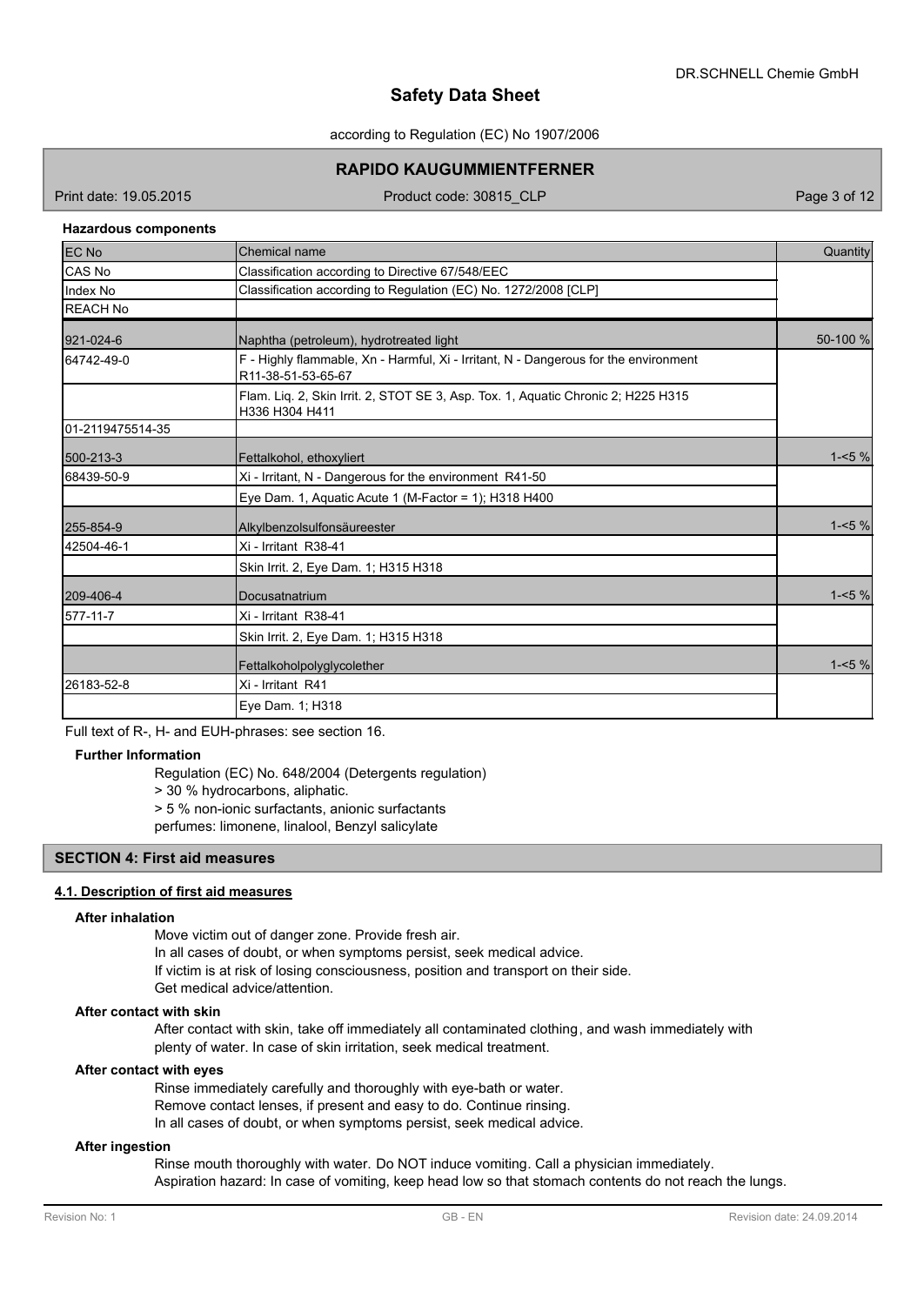according to Regulation (EC) No 1907/2006

## **RAPIDO KAUGUMMIENTFERNER**

#### Print date: 19.05.2015 Product code: 30815 CLP Page 4 of 12

## **4.2. Most important symptoms and effects, both acute and delayed**

If applicable, delayed symptoms and effects can be found in section 11. , i.e. under section 4.1 for absorption methods. The following symptoms may occur: Headache. Nausea. Dizziness. Depression of the central nervous system. Impaired coordination unconsciousness. after ingestion: Nausea. vomiting. Caution if victim vomits: Risk of aspiration! pulmonary oedema. pneumonia.

#### **4.3. Indication of any immediate medical attention and special treatment needed**

No special measures are necessary.

## **SECTION 5: Firefighting measures**

## **5.1. Extinguishing media**

## **Suitable extinguishing media**

Water spray. / alcohol resistant foam. / Carbon dioxide (CO2).

## **Unsuitable extinguishing media**

High power water jet.

## **5.2. Special hazards arising from the substance or mixture**

Hazardous combustion products Oxides of carbon Gas/vapours, harmful. Explosive steam/air combination.

## **5.3. Advice for firefighters**

In case of fire and/or explosion do not breathe fumes. In case of fire: Wear self-contained breathing apparatus. If necessary Full protective suit.

#### **Additional information**

Collect contaminated fire extinguishing water separately. Do not allow entering drains or surface water. Dispose of waste according to applicable legislation.

#### **SECTION 6: Accidental release measures**

#### **6.1. Personal precautions, protective equipment and emergency procedures**

Keep away from sources of ignition. - No smoking. Provide adequate ventilation. Avoid contact with skin and eyes. If necessary Caution, slippery

#### **6.2. Environmental precautions**

Prevent spread over a wide area (e.g. by containment or oil barriers). Do not allow to enter into surface water or drains.

Leakage into waters, ground or the drainage system, the appropriate authorities must be informed.

#### **6.3. Methods and material for containment and cleaning up**

Absorb with liquid-binding material (e.g. sand, diatomaceous earth, acid- or universal binding agents). Treat the recovered material as prescribed in the section on waste disposal .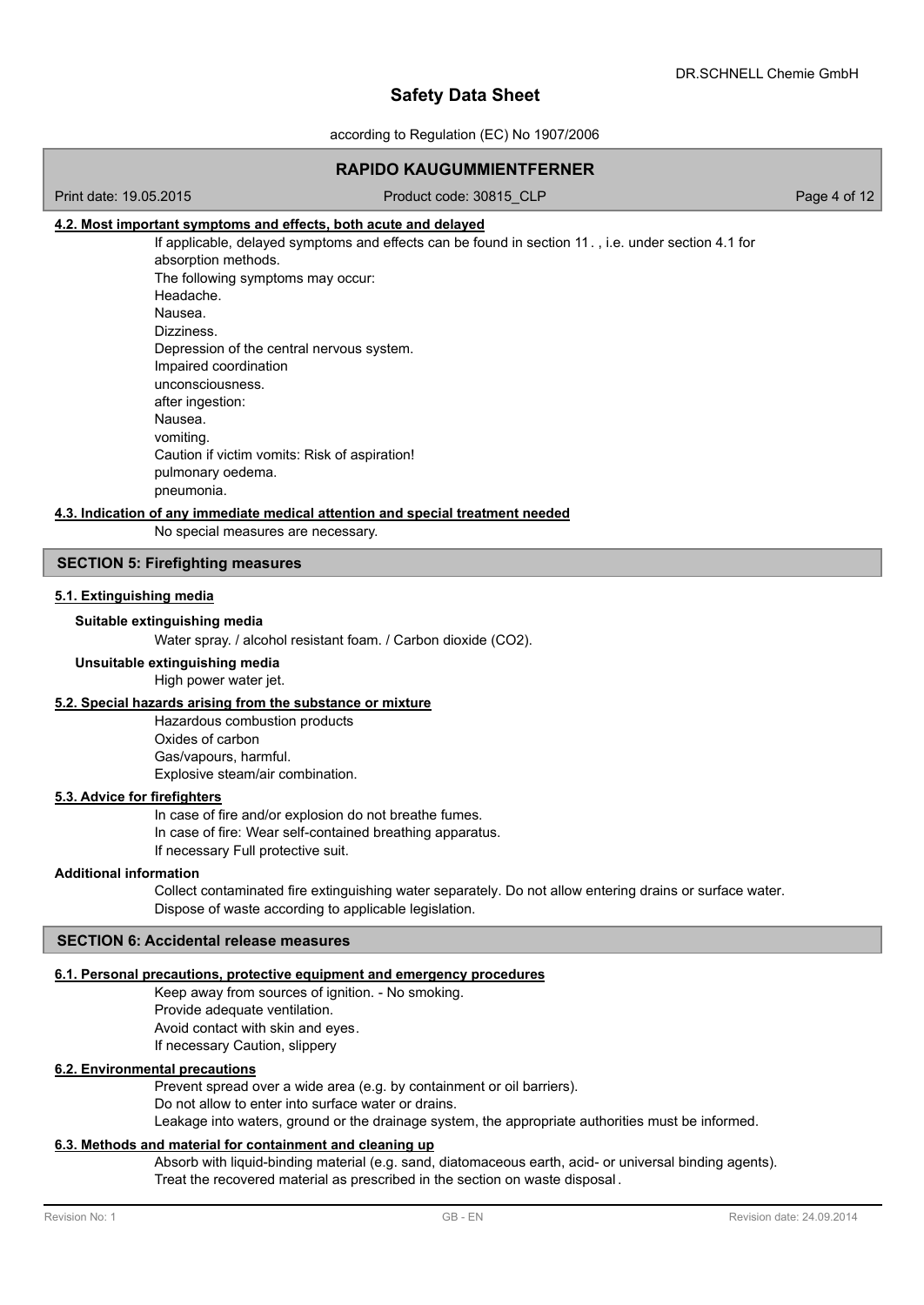according to Regulation (EC) No 1907/2006

### **RAPIDO KAUGUMMIENTFERNER**

Print date: 19.05.2015 Product code: 30815 CLP Page 5 of 12

#### **6.4. Reference to other sections**

For personal protective equipment see Section 8 and for disposal instructions see Section 13.

## **SECTION 7: Handling and storage**

#### **7.1. Precautions for safe handling**

#### **Advice on safe handling**

In addition to the information contained in this section, relevant information can also be found in sections 8 and 6.1.

#### **Further information on handling**

Provide adequate ventilation. Keep away from sources of ignition. - No smoking. Take precautionary measures against static discharge. Use explosion-proof machinery, apparatus, ventilation facilities, tools etc. Avoid contact with skin and eyes. When using do not eat, drink or smoke. Observe instructions for use. Notice the directions for use on the label. Working methods should be applied according to operating instructions. General hygiene measures for the handling of chemicals are applicable. Wash hands before breaks and after work. Keep away from food, drink and animal feeding stuffs. Contaminated work clothing should not be allowed out of the workplace.

#### **7.2. Conditions for safe storage, including any incompatibilities**

#### **Requirements for storage rooms and vessels**

Store in a place accessible by authorized persons only. To follow: Operating safety directive (BetrSichV). Store product closed and only in original packing. Not to be stored in gangways or stair wells. Separation regulations. Keep in a cool place.

## **7.3. Specific end use(s)**

No information available.

#### **SECTION 8: Exposure controls/personal protection**

### **8.1. Control parameters**

#### **8.2. Exposure controls**

## **Appropriate engineering controls**

Provide adequate ventilation.

- This can be achieved by local exhaust ventilation or general ventilation.
- When exceeding the occupational exposure limit (OEL):
- Use appropriate respiratory protection.

Applies only if maximum permissible exposure values are listed here.

#### **Protective and hygiene measures**

General hygiene measures for the handling of chemicals are applicable. Wash hands before breaks and after work.

Keep away from food, drink and animal feeding stuffs.

Contaminated work clothing should not be allowed out of the workplace.

#### **Eye/face protection**

Tightly sealed safety glasses. (EN 166)

#### **Hand protection**

Protective gloves made of natural latex (EN 374), Permeation time (penetration time) in minutes: 10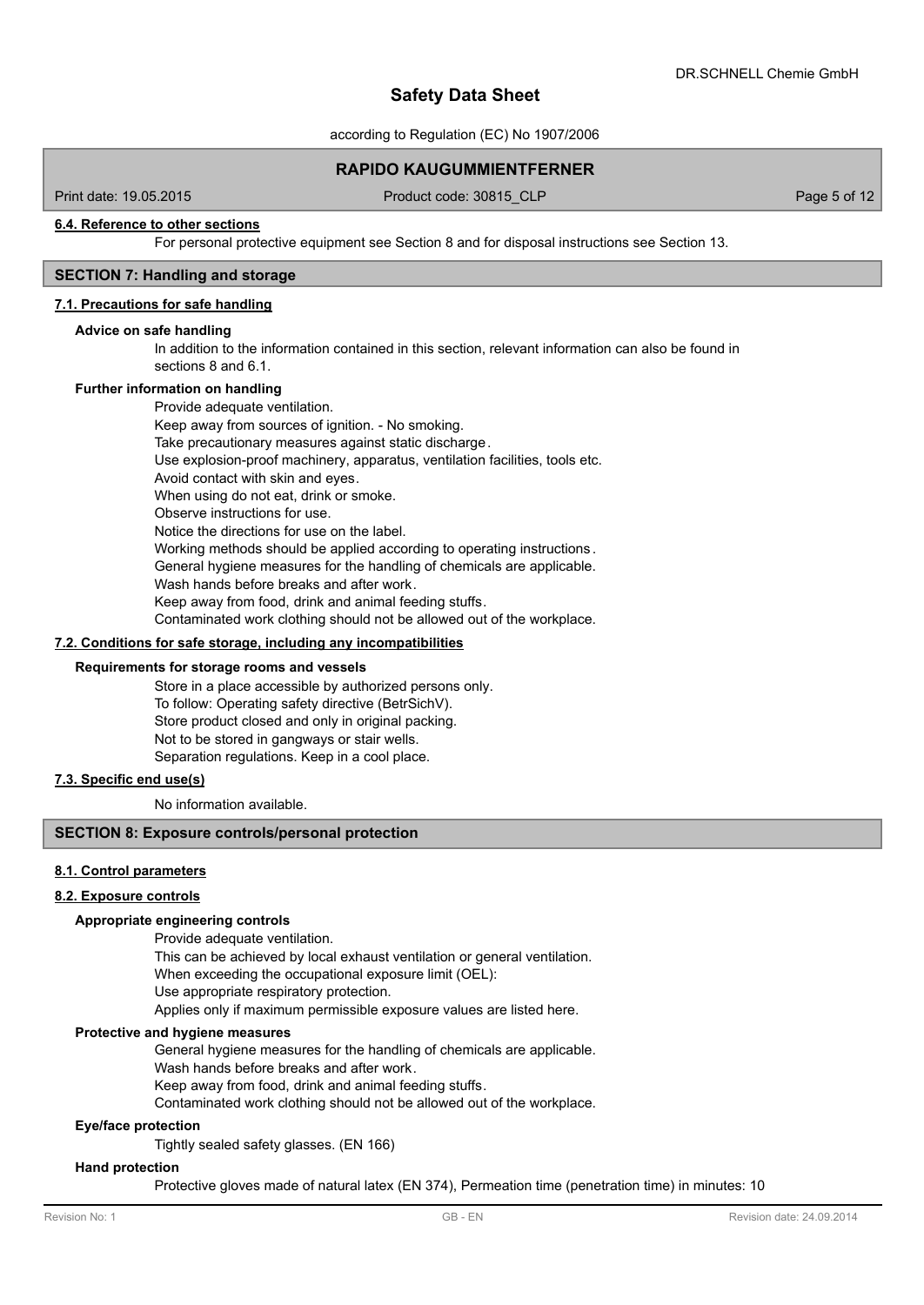according to Regulation (EC) No 1907/2006

|                                                                                                                                                                                                                                         | <b>RAPIDO KAUGUMMIENTFERNER</b>                                                                                                                                                                             |                              |  |  |  |  |
|-----------------------------------------------------------------------------------------------------------------------------------------------------------------------------------------------------------------------------------------|-------------------------------------------------------------------------------------------------------------------------------------------------------------------------------------------------------------|------------------------------|--|--|--|--|
| Print date: 19.05.2015                                                                                                                                                                                                                  | Product code: 30815_CLP                                                                                                                                                                                     | Page 6 of 12                 |  |  |  |  |
| Protective gloves of nitrile (EN 374), Permeation time (penetration time) in minutes: 480<br>Recommendation: Manufacturer: KCL GmbH, D-36124 Eichenzell, E-mail: vertrieb@kcl.de<br>Specification No.: 706 Lapren, 730 Camatril Velours |                                                                                                                                                                                                             |                              |  |  |  |  |
| On short hand contact:<br>Protective gloves of neoprene (EN 374)<br>Protective gloves of PVC (EN 374)<br>Hand lotion are recommended.                                                                                                   |                                                                                                                                                                                                             |                              |  |  |  |  |
|                                                                                                                                                                                                                                         | No tests have been carried out.<br>For special purposes, it is recommended to check the resistance to chemicals of the protective gloves<br>mentioned above together with the supplier of these gloves.     |                              |  |  |  |  |
| <b>Skin protection</b><br>garments)                                                                                                                                                                                                     | Protective working garments (e.g. safety shoes EN ISO 20345, long-sleeved protective working                                                                                                                |                              |  |  |  |  |
| <b>Respiratory protection</b>                                                                                                                                                                                                           |                                                                                                                                                                                                             |                              |  |  |  |  |
| protection apparatus (BGR 190).                                                                                                                                                                                                         | When exceeding the occupational exposure limit (OEL): Filter A2 P2 (EN 14387), colour brown, white,<br>Observe the wear time limits according GefStoffV in combination with the rules for using respiratory |                              |  |  |  |  |
| <b>Environmental exposure controls</b><br>No information available.                                                                                                                                                                     |                                                                                                                                                                                                             |                              |  |  |  |  |
| <b>SECTION 9: Physical and chemical properties</b>                                                                                                                                                                                      |                                                                                                                                                                                                             |                              |  |  |  |  |
| 9.1. Information on basic physical and chemical properties                                                                                                                                                                              |                                                                                                                                                                                                             |                              |  |  |  |  |
| Physical state:                                                                                                                                                                                                                         | liquid                                                                                                                                                                                                      |                              |  |  |  |  |
| Colour:                                                                                                                                                                                                                                 | colourless                                                                                                                                                                                                  |                              |  |  |  |  |
| Odour:                                                                                                                                                                                                                                  | characteristic                                                                                                                                                                                              |                              |  |  |  |  |
|                                                                                                                                                                                                                                         |                                                                                                                                                                                                             | <b>Test method</b>           |  |  |  |  |
| pH-Value:                                                                                                                                                                                                                               | not determined                                                                                                                                                                                              |                              |  |  |  |  |
| Changes in the physical state                                                                                                                                                                                                           |                                                                                                                                                                                                             |                              |  |  |  |  |
| Melting point:                                                                                                                                                                                                                          | $<$ 20 $^{\circ}$ C                                                                                                                                                                                         |                              |  |  |  |  |
| Initial boiling point and boiling range:                                                                                                                                                                                                | $>=80 °C$                                                                                                                                                                                                   |                              |  |  |  |  |
| Flash point:                                                                                                                                                                                                                            | $<$ 0 $^{\circ}$ C                                                                                                                                                                                          |                              |  |  |  |  |
| <b>Flammability</b>                                                                                                                                                                                                                     |                                                                                                                                                                                                             |                              |  |  |  |  |
| Solid:                                                                                                                                                                                                                                  | not determined                                                                                                                                                                                              |                              |  |  |  |  |
| Gas:                                                                                                                                                                                                                                    | not determined                                                                                                                                                                                              |                              |  |  |  |  |
| <b>Explosive properties</b><br>not determined                                                                                                                                                                                           |                                                                                                                                                                                                             |                              |  |  |  |  |
| Lower explosion limits:                                                                                                                                                                                                                 |                                                                                                                                                                                                             | 0,8 vol. % (Main ingredient) |  |  |  |  |
| Upper explosion limits:                                                                                                                                                                                                                 |                                                                                                                                                                                                             | 8 vol. % (Main ingredient)   |  |  |  |  |
| Ignition temperature:                                                                                                                                                                                                                   |                                                                                                                                                                                                             | 250 °C (Main ingredient)     |  |  |  |  |
| <b>Auto-ignition temperature</b>                                                                                                                                                                                                        |                                                                                                                                                                                                             |                              |  |  |  |  |
| Solid:<br>Gas:                                                                                                                                                                                                                          | not determined<br>not determined                                                                                                                                                                            |                              |  |  |  |  |
| <b>Oxidizing properties</b><br>not determined                                                                                                                                                                                           |                                                                                                                                                                                                             |                              |  |  |  |  |
| Vapour pressure:                                                                                                                                                                                                                        |                                                                                                                                                                                                             | 85 hPa (Main ingredient)     |  |  |  |  |
| Vapour pressure:                                                                                                                                                                                                                        | not determined                                                                                                                                                                                              |                              |  |  |  |  |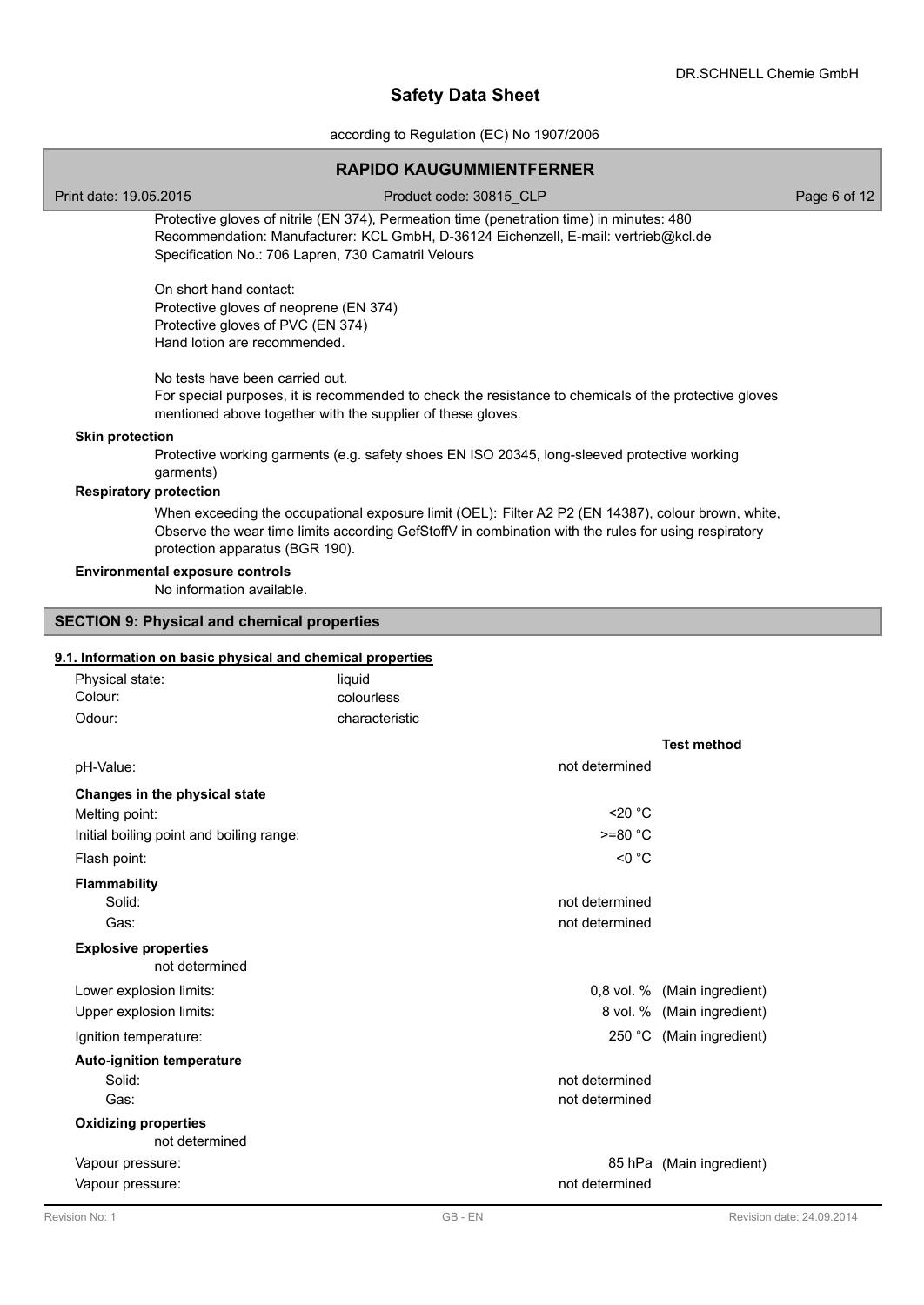according to Regulation (EC) No 1907/2006

## **RAPIDO KAUGUMMIENTFERNER** Print date: 19.05.2015 **Product code: 30815 CLP** Page 7 of 12 Density: 0,75 g/cm<sup>3</sup> Bulk density: not determined Water solubility: insoluble **Solubility in other solvents** not determined Partition coefficient: not determined Viscosity / dynamic: not determined Viscosity / kinematic: not determined Vapour density: not determined Solvent content: not determined **9.2. Other information** Mixability: not determined Fat solubility (g/l): not determined Conductivity: not determined Surface tension: not determined

## **SECTION 10: Stability and reactivity**

#### **10.1. Reactivity**

The product has not been tested.

#### **10.2. Chemical stability**

Stable with proper storage and handling.

### **10.3. Possibility of hazardous reactions**

No dangerous reactions known.

## **10.4. Conditions to avoid**

See also section 7. Heat, open flames, ignition sources

## **10.5. Incompatible materials**

See also section 7. Avoid contact with strong oxidants

**10.6. Hazardous decomposition products**

See also section 5.2. No decomposition when used as directed.

## **SECTION 11: Toxicological information**

### **11.1. Information on toxicological effects**

## **Toxicocinetics, metabolism and distribution**

The classification was carried out according to the calculation method of the Preparations Directive (1999/45/EC).

#### **Acute toxicity**

Based on available data, the classification criteria are not met.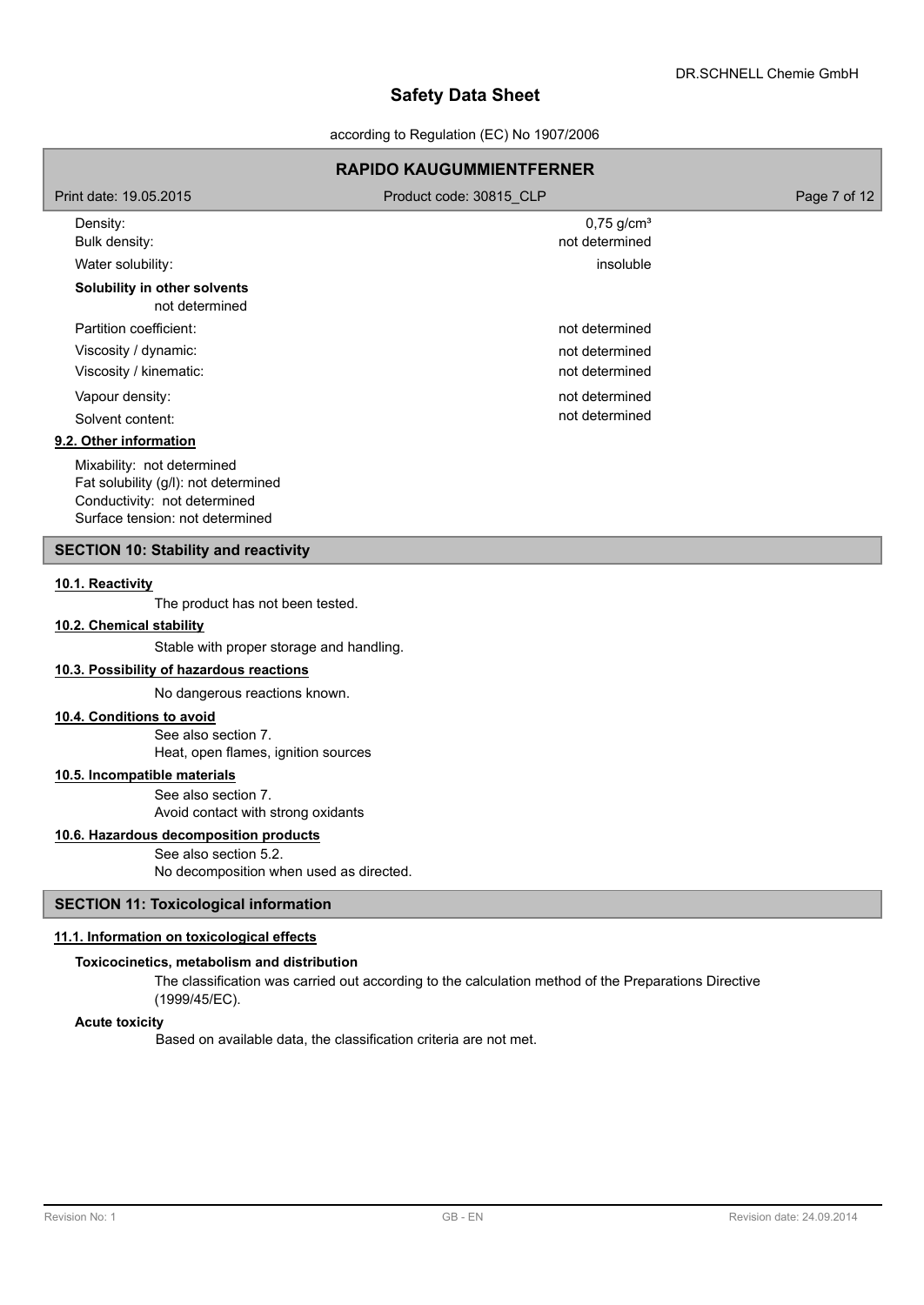### according to Regulation (EC) No 1907/2006

## **RAPIDO KAUGUMMIENTFERNER**

Print date: 19.05.2015 **Product code: 30815 CLP** Page 8 of 12

| <b>CAS No</b> | Chemical name               |             |             |         |                            |
|---------------|-----------------------------|-------------|-------------|---------|----------------------------|
|               | Exposure routes             | Method      | Dose        | Species | Source                     |
| 68439-50-9    | Fettalkohol, ethoxyliert    |             |             |         |                            |
|               | oral                        | LD50        | >2000 mg/kg | Rat     |                            |
| 42504-46-1    | Alkylbenzolsulfonsäureester |             |             |         |                            |
|               | oral                        | LD50        | - mg/kg     |         | No data available          |
|               | dermal                      | LD50        | - mg/kg     |         | No data available          |
|               | inhalative vapour           | <b>LC50</b> | - mg/l      |         | No data available          |
| 577-11-7      | Docusatnatrium              |             |             |         |                            |
|               | oral                        | LD50        | 4620 mg/kg  | Rat     |                            |
|               | dermal                      | LD50        | 10000 mg/kg | Rabbit  |                            |
| 26183-52-8    | Fettalkoholpolyglycolether  |             |             |         |                            |
|               | oral                        | LD50        | >2000 mg/kg | Rat     |                            |
|               | dermal                      | LD50        | - mg/kg     |         | No data available          |
|               | inhalative vapour           | <b>LC50</b> | $-$ mg/l    |         | <b>I</b> No data available |

#### **Irritation and corrosivity**

Causes skin irritation.

Causes serious eye damage.

#### **Sensitising effects**

Based on available data, the classification criteria are not met.

## **STOT-single exposure**

May cause drowsiness or dizziness. (Naphtha (petroleum), hydrotreated light)

## **Severe effects after repeated or prolonged exposure**

Based on available data, the classification criteria are not met.

### **Carcinogenic/mutagenic/toxic effects for reproduction**

Based on available data, the classification criteria are not met.

## **Aspiration hazard**

May be fatal if swallowed and enters airways.

## **SECTION 12: Ecological information**

#### **12.1. Toxicity**

See section 2.1 (rating) for potentially additional information concerning environmental effects.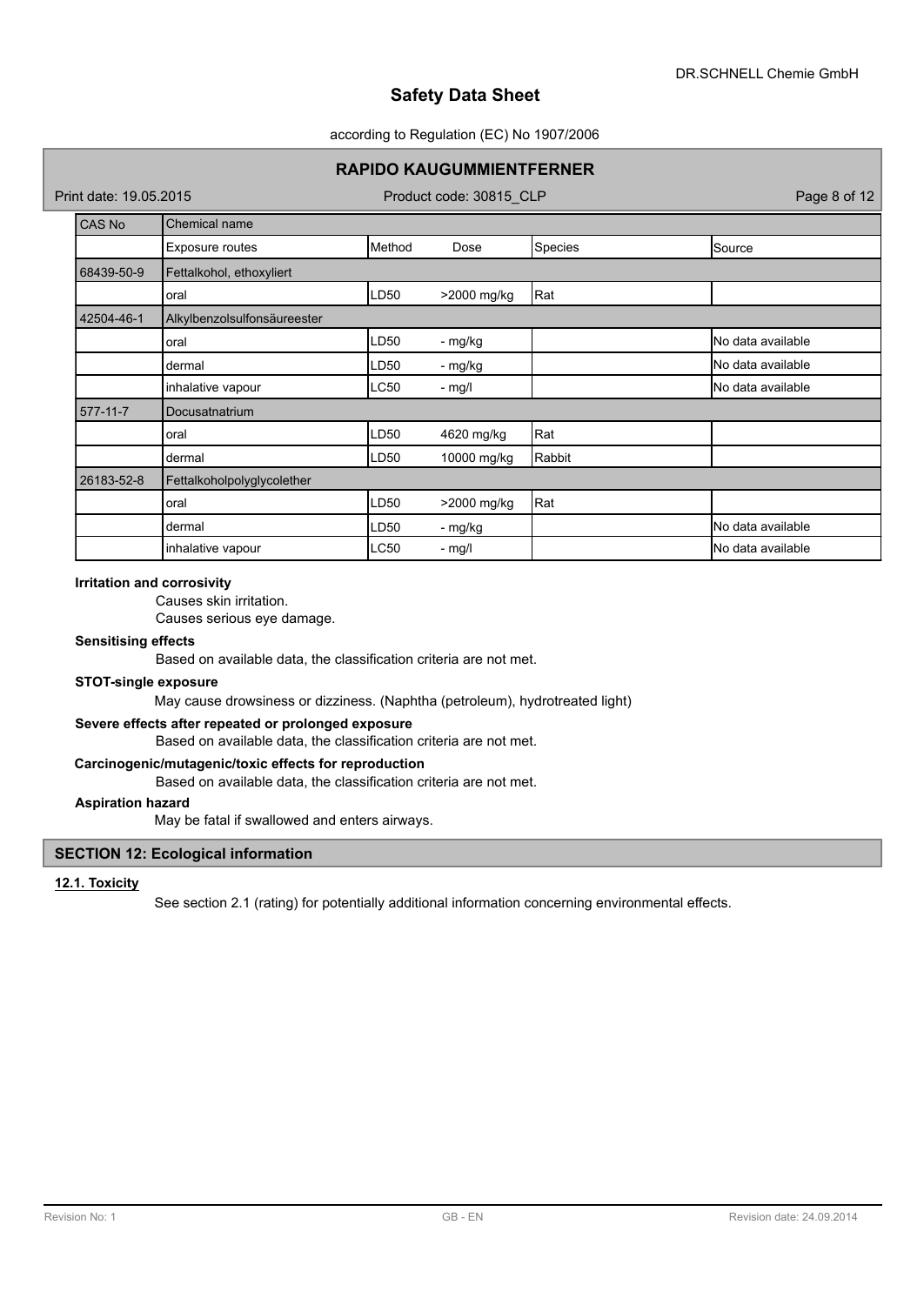#### according to Regulation (EC) No 1907/2006

### **RAPIDO KAUGUMMIENTFERNER**

Print date: 19.05.2015 Product code: 30815 CLP Page 9 of 12

| <b>CAS No</b> | Chemical name               |                   |               |       |                                            |                    |
|---------------|-----------------------------|-------------------|---------------|-------|--------------------------------------------|--------------------|
|               | Aquatic toxicity            | Method            | Dose          |       | [h]   [d] Species                          | Source             |
| 68439-50-9    | Fettalkohol, ethoxyliert    |                   |               |       |                                            |                    |
|               | Acute fish toxicity         | <b>LC50</b>       | $1-10$ mg/l   |       | 96 h Cyprinus carpio (Common<br>Carp)      |                    |
|               | Acute algae toxicity        | ErC50             | $>0,4-1$ mg/l |       | 72 hScenedesmus subspicatus                |                    |
|               | Acute crustacea toxicity    | <b>EC50</b>       | $0,26$ mg/l   | 48 h  |                                            |                    |
| 42504-46-1    | Alkylbenzolsulfonsäureester |                   |               |       |                                            |                    |
|               | Acute fish toxicity         | <b>LC50</b>       | - mg/l        | 96 h  |                                            | No data available  |
|               | Acute algae toxicity        | ErC50             | - mg/l        |       |                                            | No data available  |
|               | Acute crustacea toxicity    | <b>EC50</b>       | - mg/l        | 48 hl |                                            | No data available  |
| 577-11-7      | Docusatnatrium              |                   |               |       |                                            |                    |
|               | Acute fish toxicity         | <b>LC50</b>       | 28 mg/l       |       | 96 hOncorhynchus mykiss<br>(Rainbow trout) |                    |
|               | Acute crustacea toxicity    | <b>EC50</b>       | 36 mg/l       |       | 48 h Daphnia magna                         |                    |
| 26183-52-8    | Fettalkoholpolyglycolether  |                   |               |       |                                            |                    |
|               | Acute fish toxicity         | <b>LC50</b>       | - mg/l        | 96 h  |                                            | No data available  |
|               | Acute algae toxicity        | ErC <sub>50</sub> | - mg/l        |       |                                            | No data available  |
|               | Acute crustacea toxicity    | <b>EC50</b>       | - mg/l        | 48 h  |                                            | INo data available |

## **12.2. Persistence and degradability**

The surfactants contained in this preparation comply with the biodegradability criteria as laid down in Regulation (EC) No.648/2004 on detergents. Data to support this assertion are held at the disposal of the competent authorities of the Member States and will be made available to them, at their direct request or at the request of a detergent manufacturer.

## **12.3. Bioaccumulative potential**

No data available

## **12.4. Mobility in soil**

No data available

#### **12.5. Results of PBT and vPvB assessment**

No data available

### **12.6. Other adverse effects**

No data available

## **SECTION 13: Disposal considerations**

## **13.1. Waste treatment methods**

#### **Advice on disposal**

Dispose of waste according to applicable legislation. For example: designated incinerator

E.g. dispose at suitable refuse site.

#### **Waste disposal number of waste from residues/unused products**

070104 WASTES FROM ORGANIC CHEMICAL PROCESSES; wastes from the manufacture, formulation, supply and use (MFSU) of basic organic chemicals; other organic solvents, washing liquids and mother liquors

Classified as hazardous waste.

#### **Contaminated packaging**

Dispose of waste according to applicable legislation. Recommendation: Dispose using dual system.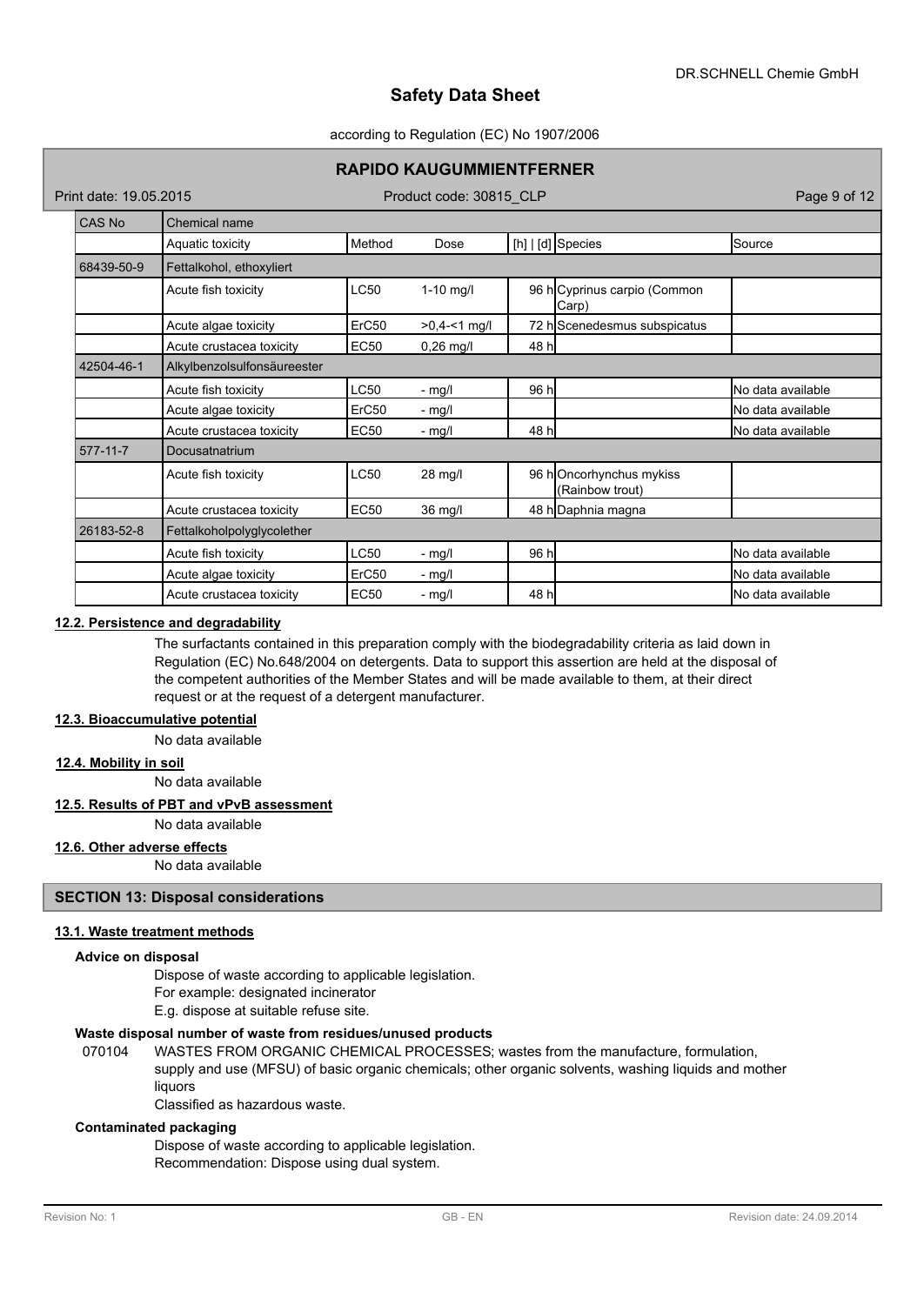according to Regulation (EC) No 1907/2006

## **RAPIDO KAUGUMMIENTFERNER**

Print date: 19.05.2015 Product code: 30815\_CLP Product code: 30816\_CLP Page 10 of 12

# **SECTION 14: Transport information**

| Land transport (ADR/RID)                                                                    |                              |
|---------------------------------------------------------------------------------------------|------------------------------|
| 14.1. UN number:                                                                            | UN3295                       |
| 14.2. UN proper shipping name:                                                              | HYDROCARBONS, LIQUID, N.O.S. |
| 14.3. Transport hazard class(es):                                                           | 3                            |
| 14.4. Packing group:                                                                        | $\mathbf{H}$                 |
| Hazard label:                                                                               | 3                            |
| Classification code:                                                                        | F <sub>1</sub>               |
| Limited quantity:                                                                           | 11                           |
| Transport category:                                                                         | 2                            |
| Hazard No:                                                                                  | 33                           |
| Tunnel restriction code:                                                                    | D/F                          |
| Other applicable information (land transport)<br><b>Excepted Quantities: E2</b>             |                              |
| Inland waterways transport (ADN)                                                            |                              |
| 14.1. UN number:                                                                            | <b>UN3295</b>                |
| 14.2. UN proper shipping name:                                                              | HYDROCARBONS, LIQUID, N.O.S. |
| 14.3. Transport hazard class(es):                                                           | 3                            |
| 14.4. Packing group:                                                                        | $\mathbf{H}$                 |
| Hazard label:                                                                               | 3                            |
| Classification code:                                                                        | F <sub>1</sub>               |
| Limited quantity:                                                                           | 1 L                          |
| Other applicable information (inland waterways transport)<br><b>Excepted Quantities: E2</b> |                              |
| <b>Marine transport (IMDG)</b>                                                              |                              |
| 14.1. UN number:                                                                            | UN3295                       |
| 14.2. UN proper shipping name:                                                              | HYDROCARBONS, LIQUID, N.O.S. |
| 14.3. Transport hazard class(es):                                                           | 3                            |
| 14.4. Packing group:                                                                        | $\mathbf{H}$                 |
| Hazard label:                                                                               | 3                            |
| <b>Special Provisions:</b>                                                                  |                              |
| Limited quantity:                                                                           | 1 I                          |
| EmS:                                                                                        | $F-E$ , S-D                  |
| Other applicable information (marine transport)<br><b>Excepted Quantities: E2</b>           |                              |
| Air transport (ICAO)                                                                        |                              |
| 14.1. UN number:                                                                            | <b>UN3295</b>                |
| 14.2. UN proper shipping name:                                                              | HYDROCARBONS, LIQUID, N.O.S. |
| 14.3. Transport hazard class(es):                                                           | 3                            |
| 14.4. Packing group:                                                                        | $\mathbf{H}$                 |
| Hazard label:                                                                               | 3                            |
| Special Provisions:                                                                         | A3 A224                      |
| Limited quantity Passenger:                                                                 | 1 L                          |
| IATA-packing instructions - Passenger:<br>IATA-max. quantity - Passenger:                   | 353<br>5 L                   |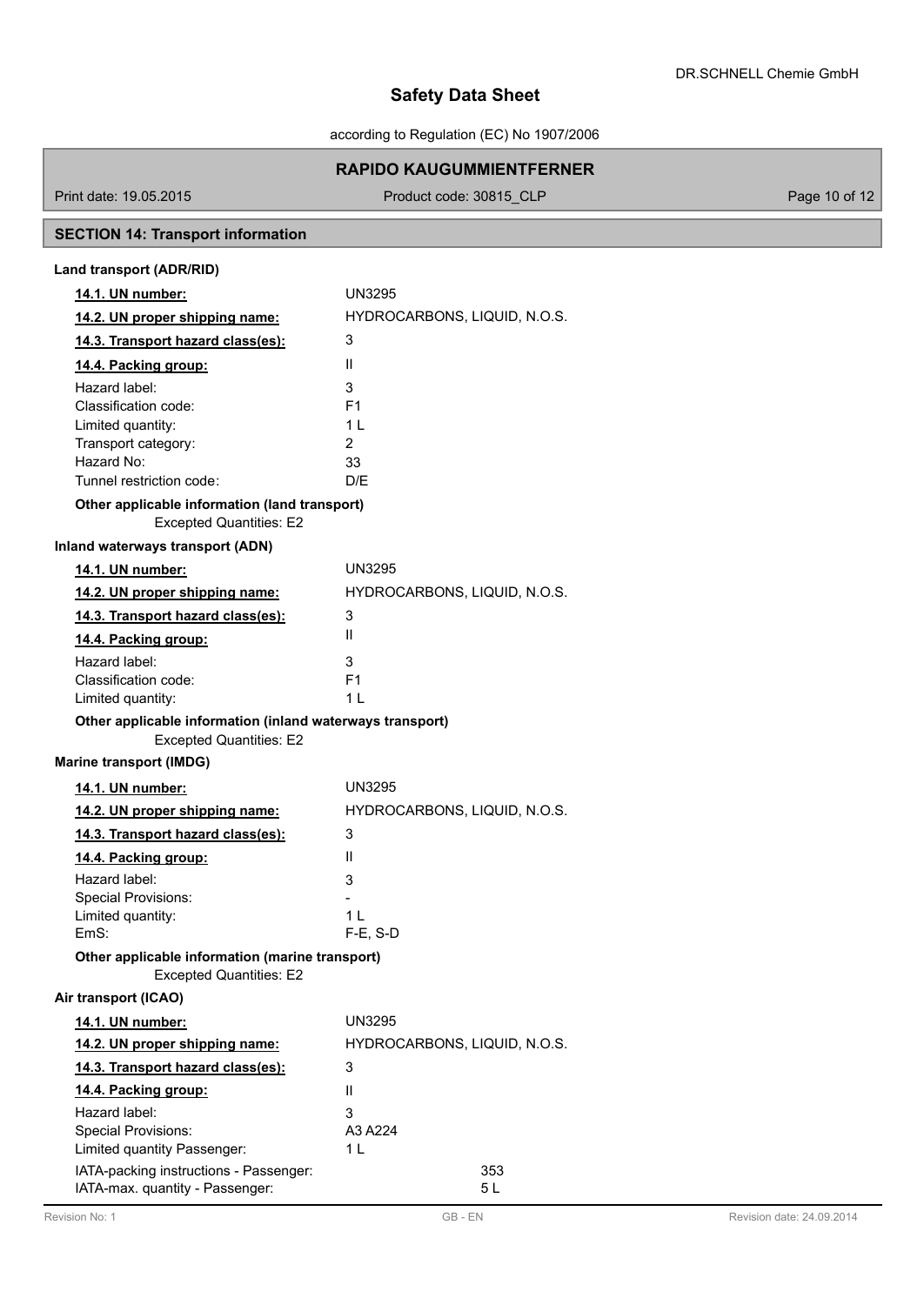according to Regulation (EC) No 1907/2006

|                               |                                                                                                                                                                                       | <b>RAPIDO KAUGUMMIENTFERNER</b>                                                                                                                       |                           |
|-------------------------------|---------------------------------------------------------------------------------------------------------------------------------------------------------------------------------------|-------------------------------------------------------------------------------------------------------------------------------------------------------|---------------------------|
| Print date: 19.05.2015        |                                                                                                                                                                                       | Product code: 30815_CLP                                                                                                                               | Page 11 of 12             |
|                               | IATA-packing instructions - Cargo:<br>IATA-max. quantity - Cargo:                                                                                                                     | 364<br>60L                                                                                                                                            |                           |
|                               | Other applicable information (air transport)<br><b>Excepted Quantities: E2</b><br>Passenger-LQ: Y341                                                                                  |                                                                                                                                                       |                           |
| 14.5. Environmental hazards   |                                                                                                                                                                                       |                                                                                                                                                       |                           |
|                               | <b>ENVIRONMENTALLY HAZARDOUS:</b>                                                                                                                                                     | yes                                                                                                                                                   |                           |
|                               | 14.6. Special precautions for user<br>Precautions must be taken to avoid injury                                                                                                       | Persons responsible for the transport of dangerous goods must be trained.<br>Security provisions must be observed by all persons involved.            |                           |
|                               | Minimum quantity regulations are not observed here.                                                                                                                                   | 14.7. Transport in bulk according to Annex II of MARPOL73/78 and the IBC Code<br>Not applicable, as freight is carried as general cargo, not in bulk. |                           |
| Other applicable information  |                                                                                                                                                                                       |                                                                                                                                                       |                           |
|                               | Hazard number and packing code are available on request.                                                                                                                              |                                                                                                                                                       |                           |
|                               | <b>SECTION 15: Regulatory information</b>                                                                                                                                             |                                                                                                                                                       |                           |
|                               |                                                                                                                                                                                       | 15.1. Safety, health and environmental regulations/legislation specific for the substance or mixture                                                  |                           |
|                               | EU regulatory information                                                                                                                                                             |                                                                                                                                                       |                           |
| <b>Additional information</b> |                                                                                                                                                                                       |                                                                                                                                                       |                           |
|                               | For classification and labelling, see section 2.<br>Observe Chemical Ordinance, ChemO<br>Observe Chemical Risk Reduction Ordinance, ORRChem<br>Observe Air Quality Control regulation |                                                                                                                                                       |                           |
|                               | National regulatory information                                                                                                                                                       |                                                                                                                                                       |                           |
| Employment restrictions:      |                                                                                                                                                                                       | Observe employment restrictions for young people. Observe employment                                                                                  |                           |
|                               | Water contaminating class (D):                                                                                                                                                        | restrictions for child bearing mothers and nursing.<br>2 - water contaminating                                                                        |                           |
|                               | <b>SECTION 16: Other information</b>                                                                                                                                                  |                                                                                                                                                       |                           |
|                               |                                                                                                                                                                                       |                                                                                                                                                       |                           |
| <b>Changes</b>                | Revised sections: 1                                                                                                                                                                   |                                                                                                                                                       |                           |
|                               | Abbreviations and acronyms                                                                                                                                                            |                                                                                                                                                       |                           |
|                               | vPvB = very persistent very bioaccumulative<br>PBT = persistent bioaccumulative toxic                                                                                                 |                                                                                                                                                       |                           |
|                               | Relevant R-phrases (Number and full text)                                                                                                                                             |                                                                                                                                                       |                           |
| 11                            | Highly flammable.                                                                                                                                                                     |                                                                                                                                                       |                           |
| 38                            | Irritating to skin.                                                                                                                                                                   |                                                                                                                                                       |                           |
| 41<br>50                      | Risk of serious damage to eyes.<br>Very toxic to aquatic organisms.                                                                                                                   |                                                                                                                                                       |                           |
| 51                            | Toxic to aquatic organisms.                                                                                                                                                           |                                                                                                                                                       |                           |
| 53                            |                                                                                                                                                                                       | May cause long-term adverse effects in the aquatic environment.                                                                                       |                           |
| 65                            |                                                                                                                                                                                       | Harmful: may cause lung damage if swallowed.                                                                                                          |                           |
| 67                            |                                                                                                                                                                                       | Vapours may cause drowsiness and dizziness.                                                                                                           |                           |
|                               | Relevant H- and EUH-phrases (Number and full text)                                                                                                                                    |                                                                                                                                                       |                           |
| H <sub>225</sub>              |                                                                                                                                                                                       | Highly flammable liquid and vapour.                                                                                                                   |                           |
| H304<br>H315                  | Causes skin irritation.                                                                                                                                                               | May be fatal if swallowed and enters airways.                                                                                                         |                           |
| Revision No: 1                |                                                                                                                                                                                       | GB-EN                                                                                                                                                 | Revision date: 24.09.2014 |